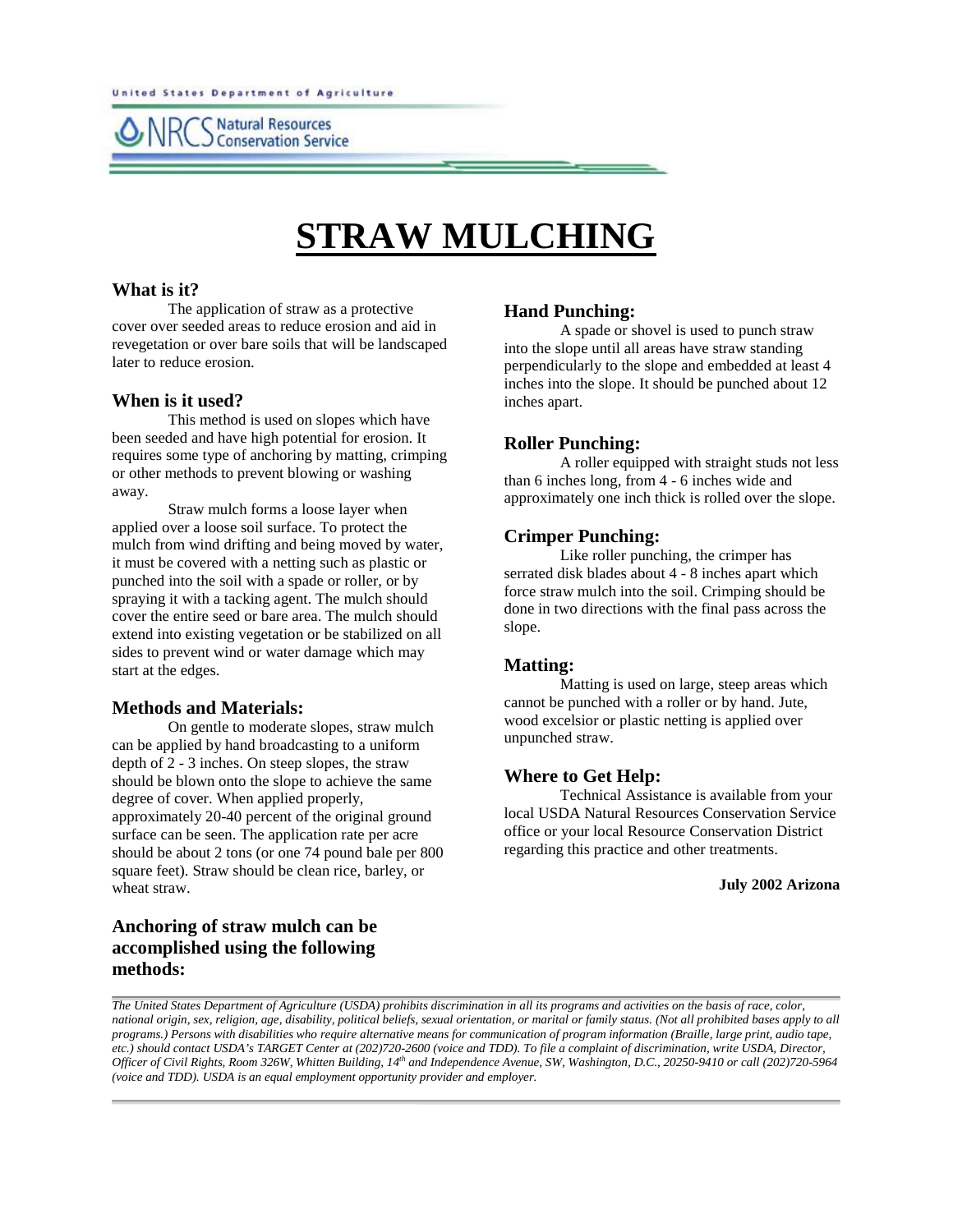*The United States Department of Agriculture (USDA) prohibits discrimination in all its programs and activities on the basis of race, color, national origin, sex, religion, age, disability, political beliefs, sexual orientation, or marital or family status. (Not all prohibited bases apply to all programs.) Persons with disabilities who require alternative means for communication of program information (Braille, large print, audio tape, etc.) should contact USDA's TARGET Center at (202)720-2600 (voice and TDD). To file a complaint of discrimination, write USDA, Director, Officer of Civil Rights, Room 326W, Whitten Building, 14th and Independence Avenue, SW, Washington, D.C., 20250-9410 or call (202)720-5964 (voice and TDD). USDA is an equal employment opportunity provider and employer.*